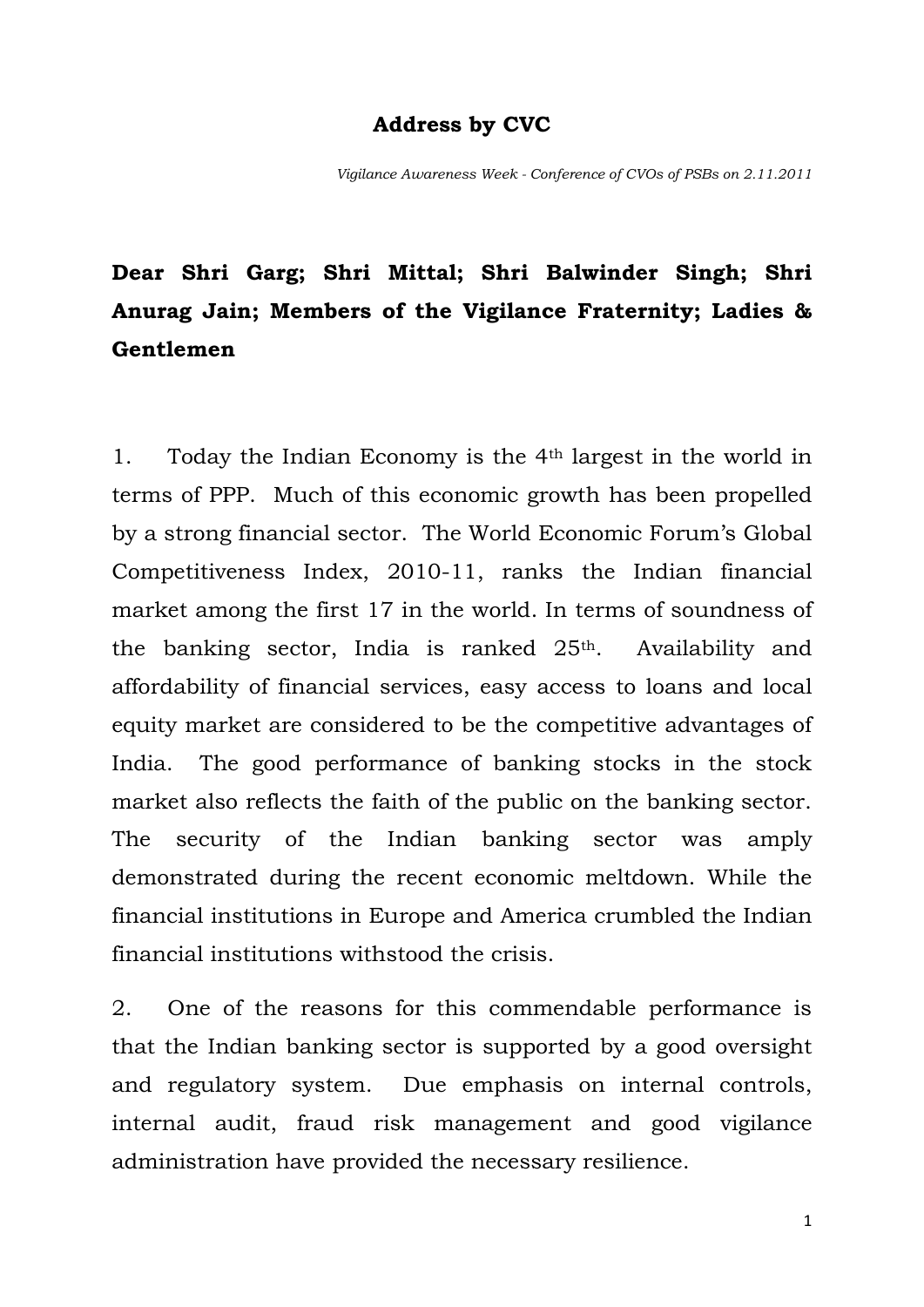3. However, there is a less positive side to this story. In the last two decades, the nation has been rocked by financial scams at regular intervals. There has been an increasing trend in the incidence of frauds. According to an RBI report the number of frauds detected increased by 78% from 2005 to 2010. Financial scams have a devastating effect on the markets. Citizens and ordinary investors lose their hard earned money and financial institutions suffer heavy losses. Financial sector is predominantly based on public faith. Repeated scams and undetected frauds erode public faith in the financial system and cause frustration among investors.

4. We are now witnessing increasing public anger and outcry around the world against the way businesses are being run. It is a wakeup call not only for the industry but also the regulators and the integrity institutions. It is a means to an end, an aid to management.

5. Maintaining integrity and reducing the risk of corruption is the primary responsibility of the executive and the oversight agencies only assist the management in doing so. Vigilance is not something external.

6. Combating corruption and maintaining integrity cannot be the sole responsibility of the anti-corruption or vigilance authorities. It requires the active participation of all stakeholders in the governance process. The primary stakeholder is the citizen who is finally at the receiving end of corruption. Therefore, the focus of this year's Vigilance Awareness Week is on enhancing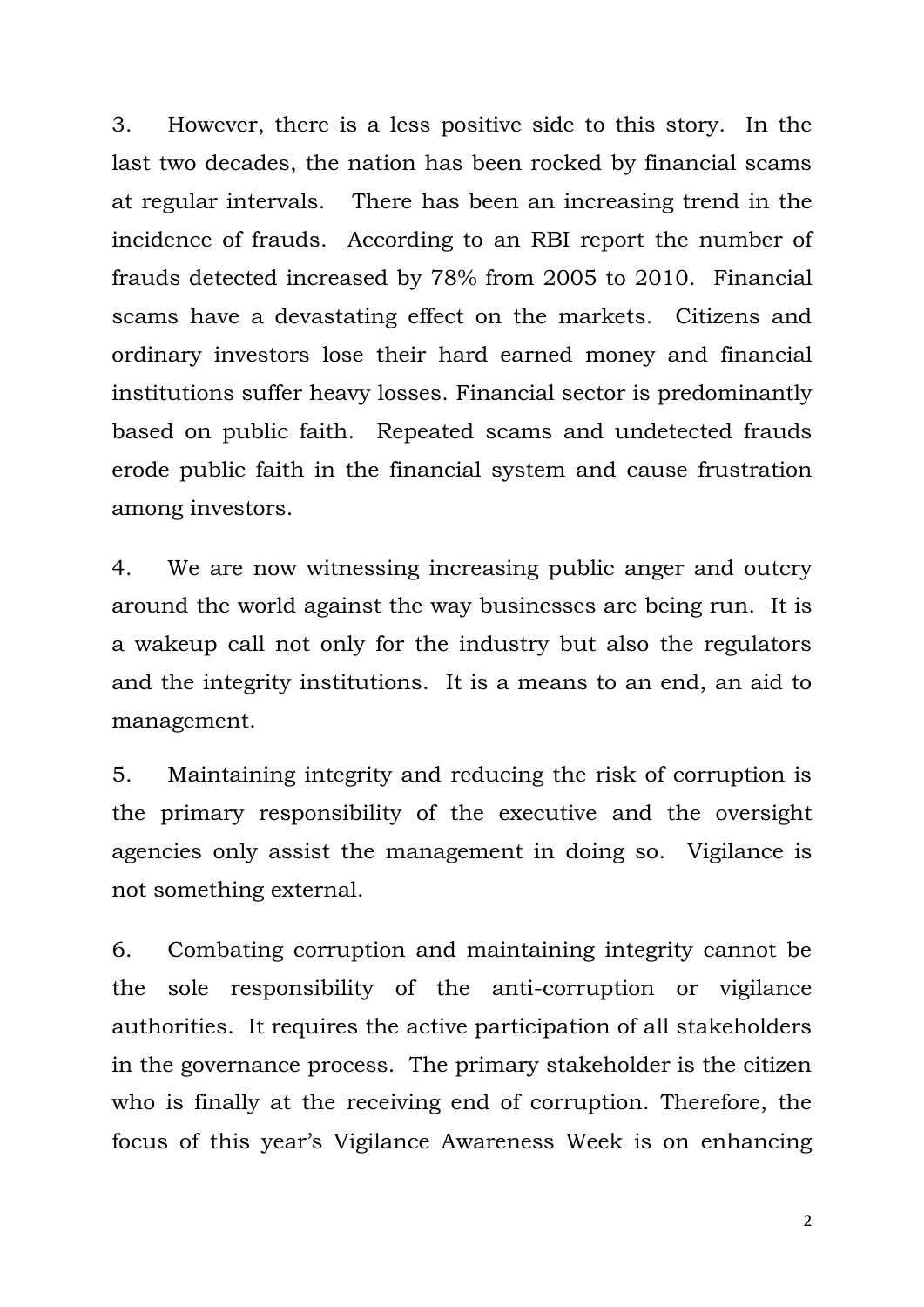the value of participation and to promote a participative approach in fighting corruption in public life.

7. The Vigilance Awareness Week is an occasion for all of us to reaffirm our commitment to ensuring integrity in public life. It is an occasion for the management and the vigilance community to rededicate themselves to this important public cause. Spreading awareness and knowledge about ethics is the first step in the fight against corruption. Awareness implies empowerment empowering people to resist and desist from corruption.

8. As an organisation grows, its integrity management evolves from a Rule-Based to a Value-Based system. This means, during its initial years the organisation relies on external controls, strict supervision and threat of punishment to maintain integrity. As the organisation grows and evolves, its integrity is maintained through ethical values and work culture. Vigilance should assist the management in this evolution of its integrity system.

## **I wish to highlight few important issues pertaining to the vigilance administration in the Banking and Insurance sector:**

9. Risk management is an important aspect of financial sector operations. Similarly vigilance management in the financial sector should be based on assessment of risk of fraud and corruption. Efforts and resources needs to be focussed on the high risk areas. Areas like real estate financing, illicit financial flows, fraud in mortgage of property etc. needs to be given due attention.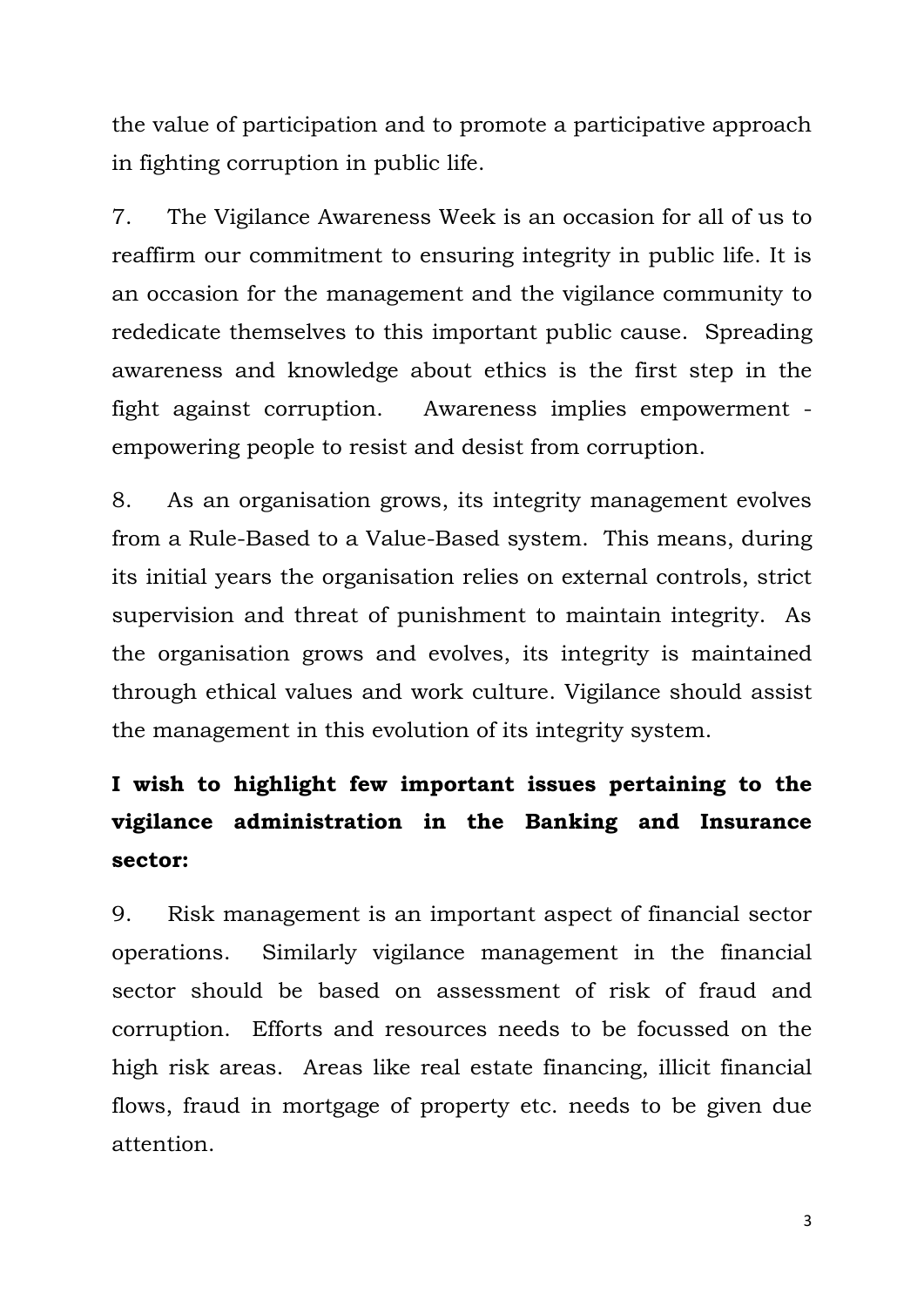10. While much of the focus is on punishing the public officials, the equally culpable supply side or the private players should not be allowed to go scot free.

11. The increasing complexity of the financial market, development of new financial instruments, faster communication and information technology has increased the complexity of fraud and corruption. Therefore, the anti-corruption agencies need to be trained and equipped with the necessary skills to deal with this challenge.

12. The banking sector offers is an important public service to the citizens. With 87% of the bank branches in India belonging to the public sector banks, they have a high level of citizen interface. Social banking as a priority area plays a vital role in economic development of the poorer regions as well as poorer sections of the society. Much of Government's social benefits are delivered through the public sector banks, be it wage payments pertaining to rural development programmes like NREGA, payment of pension to the aged and the widows; or the education loan to needy students. Banks need to give higher priority to addressing corruption in these areas. Citizens' grievance and perception of corruption often get intermingled and therefore customers' grievance should be redressed promptly. In the quest for detecting high value frauds and corruption, petty corruption which affects ordinary citizens should not be lost sight of.

13. Information technology has proved to be an antidote to corruption. Therefore, banks and insurance companies which have been leaders in the use of IT should leverage it to the full

4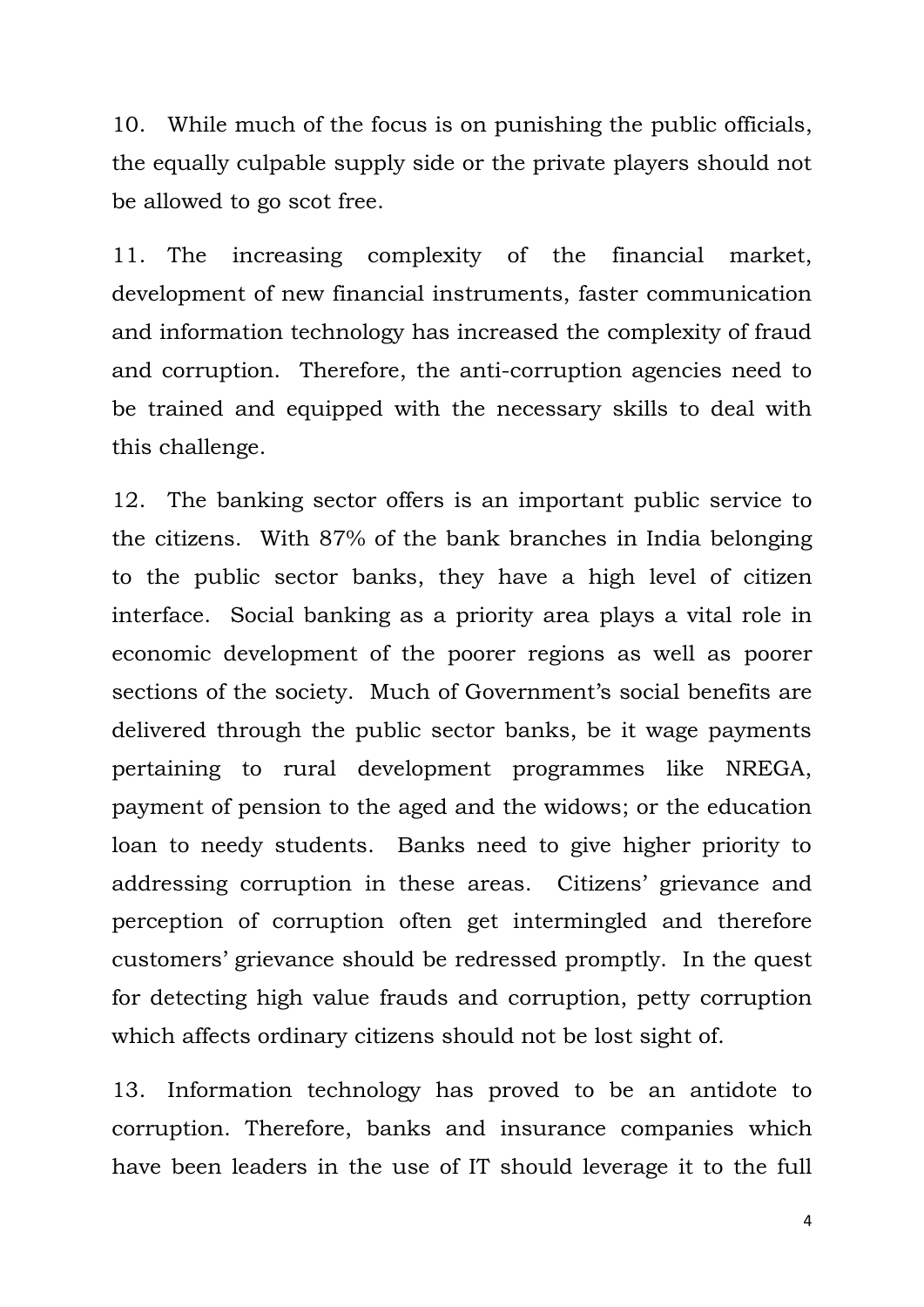extent to prevent fraud and corruption. Collection and exchange of information plays a crucial role in preventing fraud and corruption in the financial sector, as most of the cases of fraud and corruption involve transactions with multiple banks and financial institutions. This again calls for a high degree of cooperation and coordination between the different agencies involved in oversight, enforcement and regulation. Credit Information Bureau (India) Ltd. (CIBIL) is playing an important role in gathering and exchange of information to improve efficiency, objectivity and integrity in disbursement of loans. Computerisation of land records and registration of property by the State Governments would go a long way in reducing the risk of fraud and corruption.

14. Intermediaries like Lawyers, Chartered Accountants and Valuers play an important role in banking and insurance operation as they certify documents and provide assurance on the basis of which banking transactions are carried. This is an area of high concern and the integrity of the intermediaries needs to be regulated.

15. Financial institutions should identify sensitive positions and adopt a transparent and objective staff rotation and mandatory leave policies for employees in sensitive areas such as treasury operations or relationship managers handling high-value clients.

16. Transactions and decision making in the financial sector involve a certain element of commercial risk taking and the vigilance administration should be sensitive to this. While the